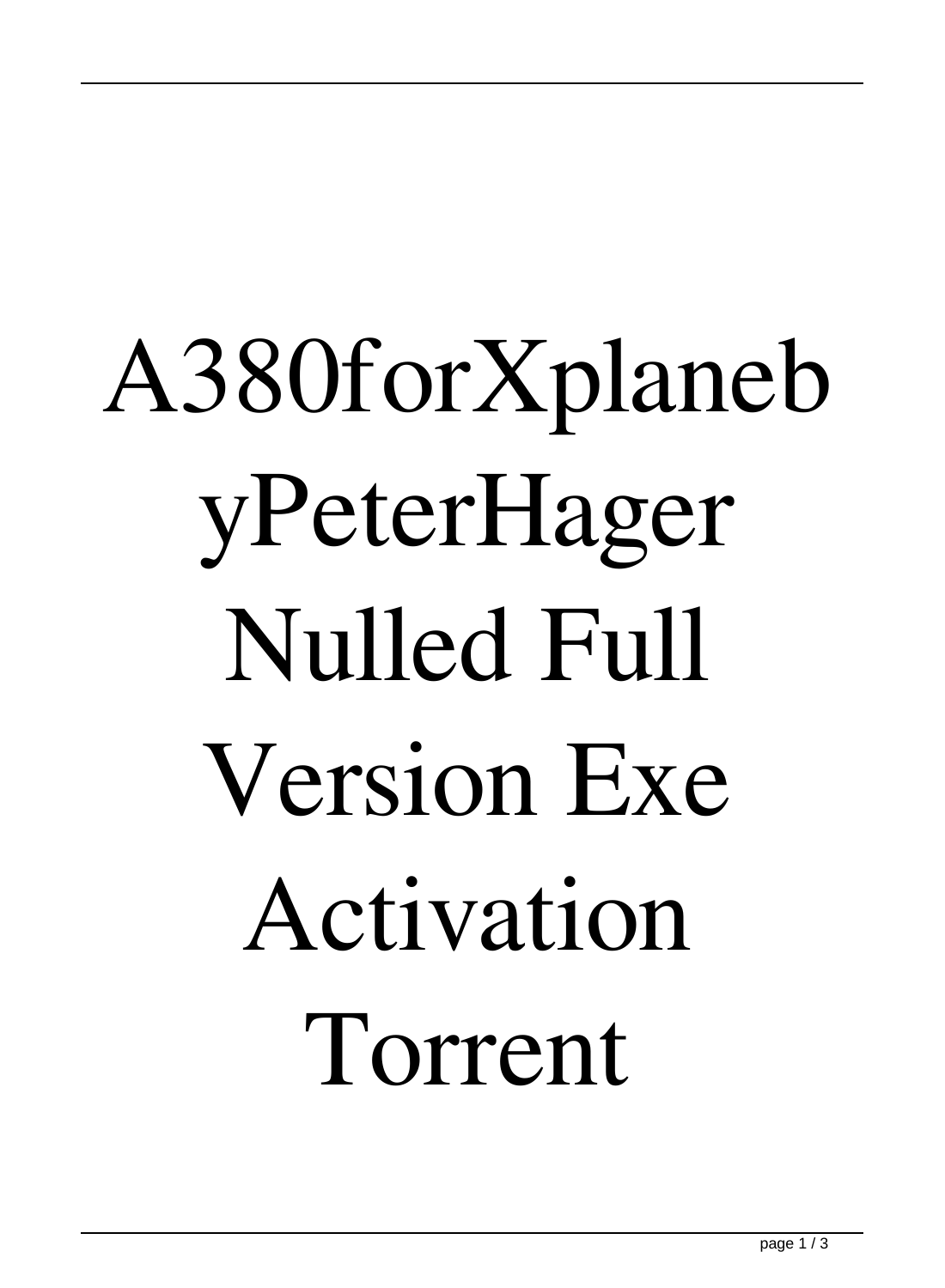The 20 year anniversary of Total Commander 8 marks the beginning of a new era in the history of this product. The aim of this anniversary is to demonstrate the progress and progress that we have achieved in 20 years of innovation and development, as well as to point out what needs to be done to exceed the expectations of our customers in the future. The price will not remain the same, but we will always continue to attract users through affordability of the product, and through improvements and excellence that will make the product better and more user friendly in the future. Total Commander 8 price will increase from  $\in$  35 (about 40 dollars) (Total Commander 4 price is about  $\in$ 16 (about 20 dollars)). The 20th anniversary price will be  $\epsilon$  50 (about 60 dollars). . . anonymous The 20 year anniversary of Total Commander 8 marks the beginning of a new era in the history of this product. The aim of this anniversary is to demonstrate the progress and progress that we have achieved in 20 years of innovation and development, as well as to point out what needs to be done to exceed the expectations of our customers in the future. The price will not remain the same, but we will always continue to attract users through affordability of the

## [Download](http://evacdir.com/ZG93bmxvYWR8dXI3Y3pjeWZId3hOalV5TnpRd09EWTJmSHd5TlRjMGZId29UU2tnY21WaFpDMWliRzluSUZ0R1lYTjBJRWRGVGww/aquos/chayote.festered?pantheon=QTM4MGZvclhwbGFuZWJ5UGV0ZXJIYWdlcnRvcnJlbnQQTM&rustically.clive)

[Download](http://evacdir.com/ZG93bmxvYWR8dXI3Y3pjeWZId3hOalV5TnpRd09EWTJmSHd5TlRjMGZId29UU2tnY21WaFpDMWliRzluSUZ0R1lYTjBJRWRGVGww/aquos/chayote.festered?pantheon=QTM4MGZvclhwbGFuZWJ5UGV0ZXJIYWdlcnRvcnJlbnQQTM&rustically.clive)